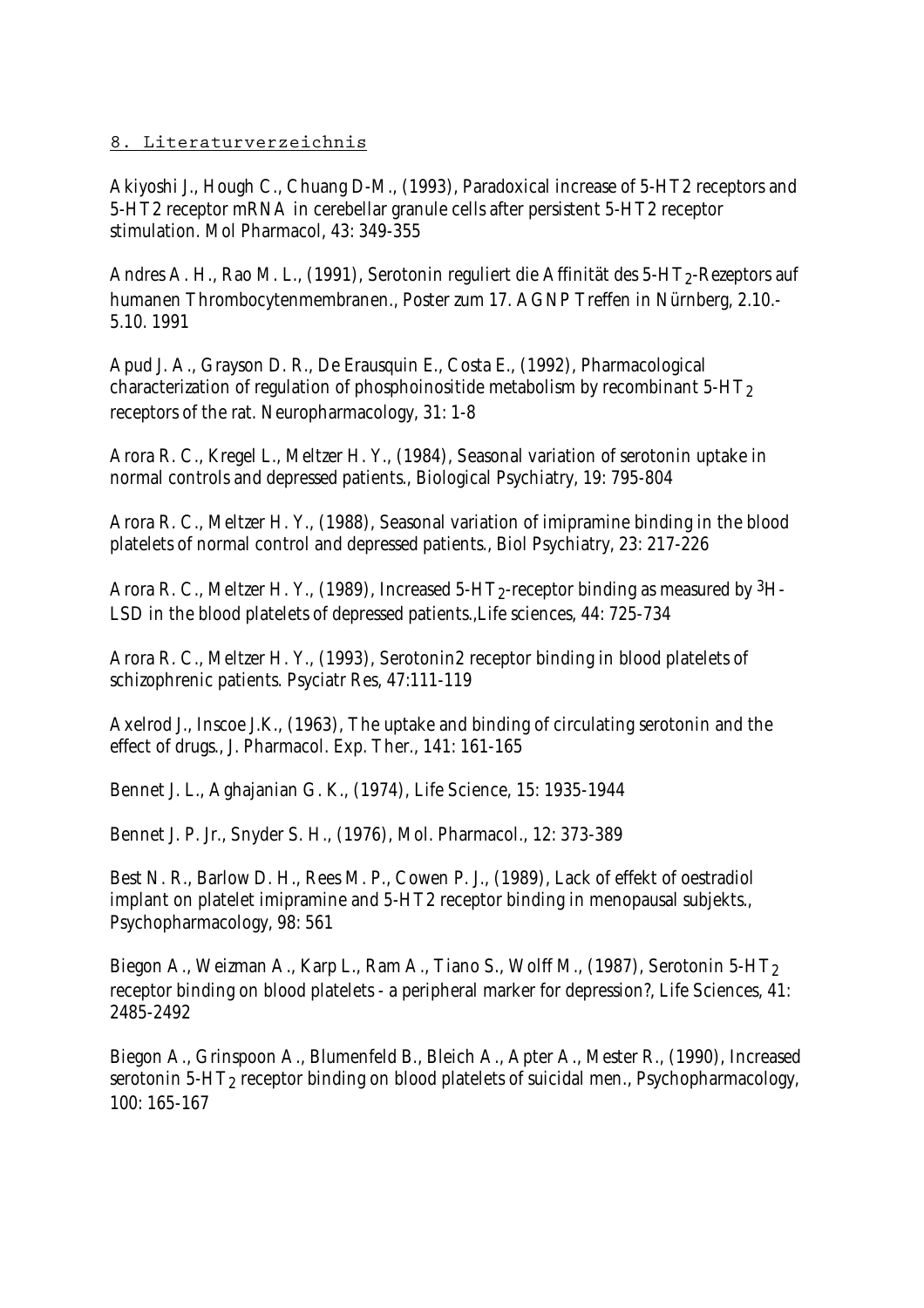Biegon A., Greuner N., (1992), Age-related changes in serotonin  $5HT<sub>2</sub>$  receptors on human blood platelets., Psychopharmacology, 108: 210-212

Bradford M., (1976), A rapid and sensitive method for the quantitation of microgram quantities of protein utilizing the principle of protein-dye binding,.Anal. Biochem.,72: 248- 254

Briley M. S., Langer S. Z., Raisman R., Sechter D., Zarifian E., (1980), Tritiated imipramine binding sites are decreased in platelets of untreated depressed patients., Science, 201: 303- 305

Bunney W. E., Davis J.M., (1965), Norepinephrine in depressive reaction, Arch. Gen. Psychiat. (Chicago)

Carlsson A., Corrodi H., Fuxe K., Hokfelt T., 1969), Effekt of antidepressent drugs on the depletion of intraneural brain 5-hydroxytryptamin stores caused by 4-methyl-alpha-metatyramine., Eur. J. Pharmacol., 5: 357-366

Chambard J. C., Obberghen-Schilling E. V., Haslam R. J., Vouret V., Pouyssegur J., (1990), Chinese hamster serotonin (5-HT) type 2 receptor cDNA sequence. Nucleic Acids Res; 18:5282

Coccaro E. F., Kavoussi R. J., Sheline Y. I., Berman M. E., Csernansky J. G., (1997), Impulsive aggression in personality disorder correlates with platelet 5-HT2A receptor binding., Neuropsychopharmacology, Vol. 16, No. 13, 211-216

Conn P. J., Sanders Bush E., (1986), Agonist-induced phosphoinositide hydrolysis in choroid plexus, J. Neurochem. 47: 1745-1760

Conn P. J., Sanders Bush E., (1987), Central serotonin receptors: Effector systems, physiological roles and regulation. Psychopharmacology 92: 267-277

Cook E. H. Jr., Fletcher K. E., Wainwright M., Marks N., Yan S., Leventhal B. L., (1994), Primary structure of the human platelet serotonin 5-HT2A receptor: identity with frontal cortex serotonin 5-HT2A receptor., J Neurochem ,63: 465-469

Coppen A., Shaw D. M., Farrel J. P., (1963), Potentiation of the antidepressive effect of a monoamine oxidase inhibitor by tryptophan., Lancet 1: 79-81

Cowen P. J., Charig E. M., Fraser S., Elliot J. M., (1987), Platelet 5-HT receptor binding during depressive illness and tricyclic antidepressant treatment. Journal of Affective Disorders, 13: 45-50

De Chaffoy de Courcelles D., Roevens P., Wynants J., Van Belle H., (1987), Serotonininduced alterations in inositol phospholipid metabolism in human platelets., Biochem. Biophys. Acta, 927: 291-302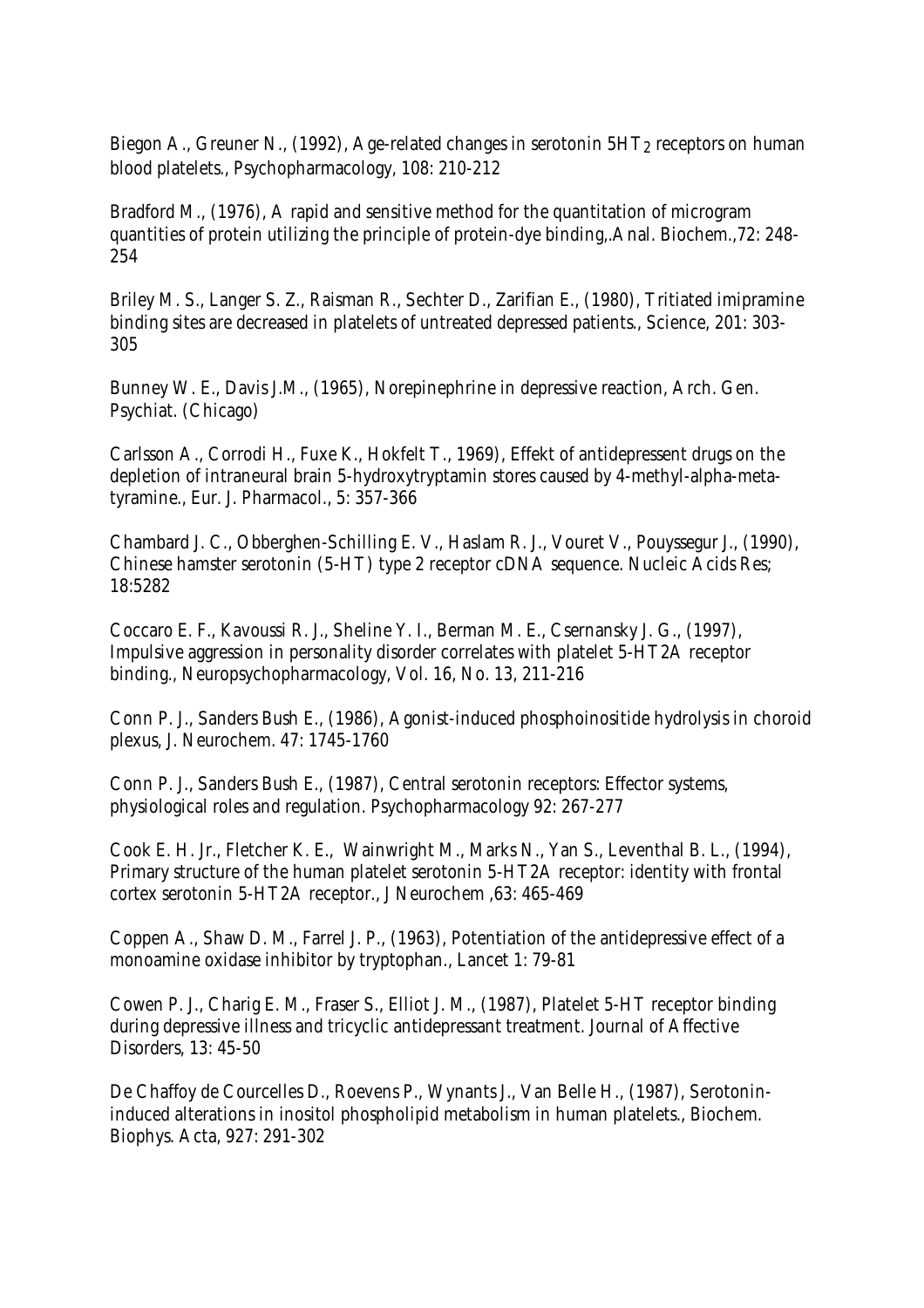De Clerck F., Xhonneux B., Leysen J., Janssen P. A. J., (1984), Evidence for functional 5- HT2 receptor sites on human blood platelets. Biochemical Pharmacology, 33: 2807-2811

De Keyser J., Walraevens A., Convents A., Ebinger G., Vauquelin G., (1989), 3(H)SCH 23390 labels a novel 5-hydroxytryptamine binding site in human blood platelet membranes., Eur. J. Pharmacol., 162: 437-445

D`Haenen H., Waele M. D., Leysen J. E., (1988), Platelet 3H-paroxetine binding in depressed patients., Psychiatry Research, 26: 11-17

DeMet E. M., Chicz-DeMet A., Fleischman J., (1989), Seasonal rhythm of platelet 3Himipramine binding in normal controls. Biol Psychiatrie, 26: 489-495

Drummond A. H., (1976), Interactions of blood platelets with biogenic amines: uptake stimulation and receptor binding. In: Platelet in biologie and pathology, (ed. J. L. Gordon), pp. 203-239. North Holland Publishing, Amsterdamm

Eastwood M.R., (1993), Serotonin uptake blockers and biological rhythms in depression. In Mendlewicz J., Brunello N., Langer S.Z., Recagni G., (eds), New Pharmalogical Approaches to the Therapy of Depressive Disorders, vol 5. Int Acad Biomed Drug Res, Basel: 37-47

Egrise D., Desmedt D., Schoutens A., Mendlewicz J., (1983), Circannual variations in the density of tritiated imipramine binding sites on blood platelets in man., Neuropsychobiology, 10: 101-102

Egrise D., Rubinstein M., Shoutens A., Cantaine F., Mendlewicz J., (1986), Seasonal variation of platelet serotonin uptake and 3H-imipramine binding in normal and depressed subjects., Biol Psychiatry, 21: 283-292

Ehrlich Paul, (1913), Chemotherapeutics: Scientific principles, methods and results., Lancet 2, 445

Elliot J. M.,Peters J. R., Grahame-Smith D. G., (1980), Oestrogen and progesterone change the binding characteristics of alpha-adrenergic and serotonin receptors on rabbit platelets., Eur J. Pharmacol, 66: 21-30

Elliot J. M., Kent A., (1989), Comparison of 125 J-LSD binding in human frontal cortex and platelet tissue., Journal of Neurochemistry, 53: 191-196

Erpsamer V., Asero B., (1952), Nature, 168: 800-801

Foguet M., Nguyen H., Le H., Lubbert H., (1992), Structure of the mouse 5HT1C, 5HT2 and stomach fundus receptor genes. Neuroreport; 3:345-348

Forth W., Henschler D., Rummel W., Starke K., (1992),Allgemeine und spezielle Pharmakologie und Toxikologie, S: 96-104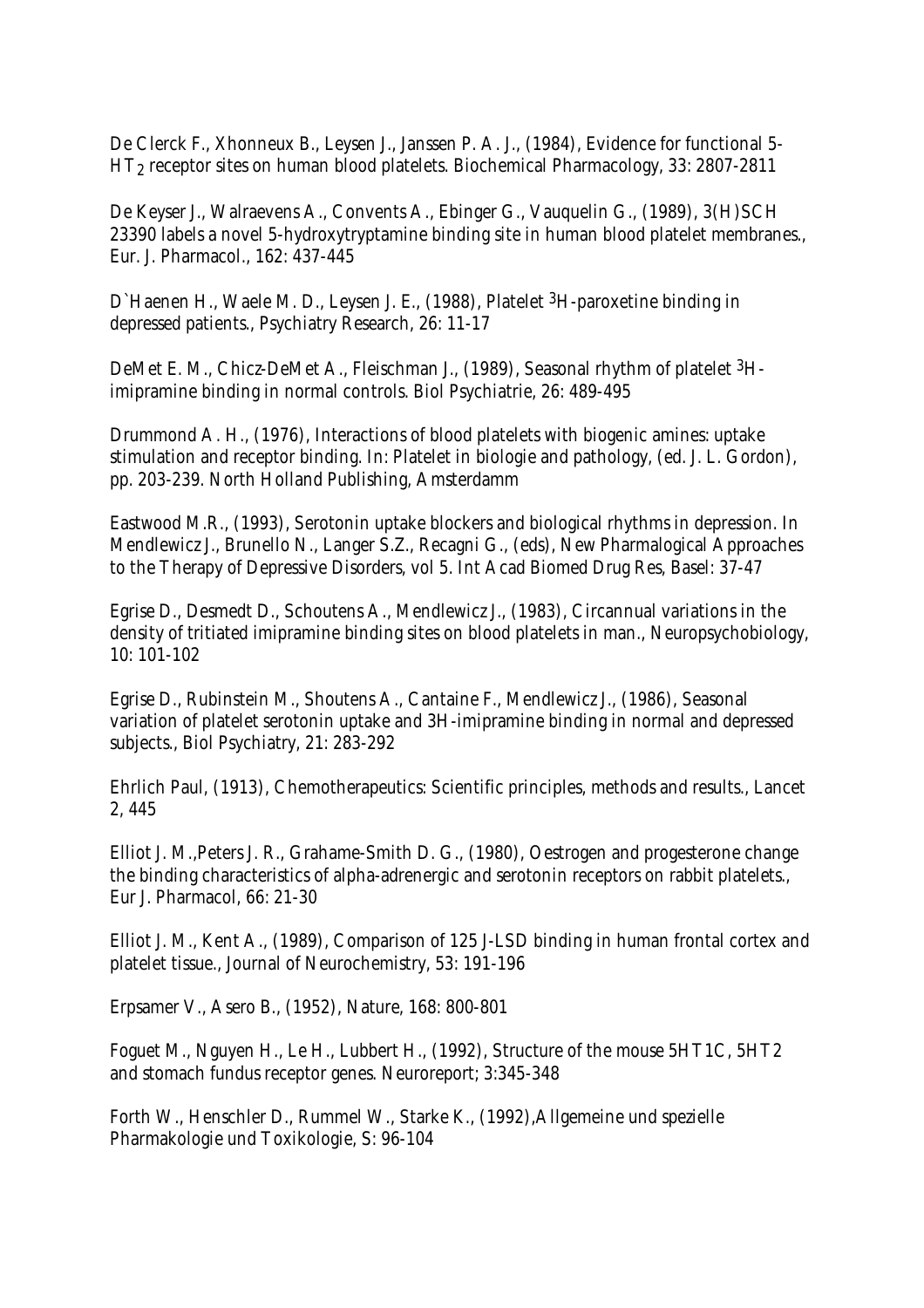Fozard J. R., (1984), MDL 72,222: A potent and highly selective antagonist at neuronal 5 hydroxytryptamine receptors. Naunyn-Schmiedberg`s Arch. Pharmacol., 326: 36-44

Freedman D. X., Aghajanian G. K., Ornitz E. M., Rosner B. S., (1958), Patterns of tolerance to lysergic acid diethylamide and mescaline in rats. Science 127: 1173-1174

Gaddum J. H., Picarelli Z. P., (1957), Two kinds of tryptamine receptors. Br. J. Pharmacol., 12: 323-328

Galzin A. M., Loo H., Sechter D., Langer S. Z., (1986), Lack of seasonal variation in platelet 3H-imipramine binding in humans., Biol Psychiatry, 21: 876-882

Geaney D.P., Schächter M., Elliot J.M., Grahame-Smith D.G., (1984), Characterization of 3H-LSD binding to a 5-hydroxytryptamine receptor on human platelet membranes., Europ J Pharmacol 97: 87-93.

Glennon R. A., Dukat M., (1991), Serotonin receptors and their ligands: a lack of selective agents., Pharmavol Biochem Behav, 40: 1009-1017

Glennon R. A., Dukat M., (1995), Serotonin receptor subtypes., in: Psychopharmakology, the fourth generation of progress, editet by F. E. Bloom, D. J. Kupfer, Raven Press, Ltd., New York, 1995

Hartig P.R., (1989), Molecular biology of the serotonin receptor family. Abstracts of the International Symposium on Serotonin: From Cell Biology to Pharmacology and Therapeutics, 1.

Hartig P.R., Hoffman B. J., Kaufmann M. J., Hirata F., (1990), The 5-HT1C receptor. NY Acad Sci, 600: 149-167

Hrdina P. D., Bakish D., Chudzik J., Ravindran A., Lapierre Y. D., (1994), Serotonergic markers in platelets of patients with major depression: upregulation of  $5-HT_2$  receptors., j Psychiatr Neurosci, Vol.:20, No.: 1, 11-19

Hrdina P. D., Bakish D., Ravindran A., Chudzik J., Cavazzoni P., Lapierre Y. D., (1997), Platelet serotonergic indices in major depression: up-regulation of 5-HT2A receptors unchanged by antidepressant treatment, Psychiatry Research 66: 73-85

Jakovljevic M., Muckseler D., Pivac D., Ljubicic D., Bujas M., Dodig G., (1997), Seasonal influence on platelet 5-HT levels in patients with recurrent major depression and schizophrenia., Biological Psychiatrie 41: 1028-1034

Janssen P. A. J., (1983),  $5-HT_2$  receptor blockade to study serotonin-induced pathology. Trends Pharmacol Sci. 4: 198-206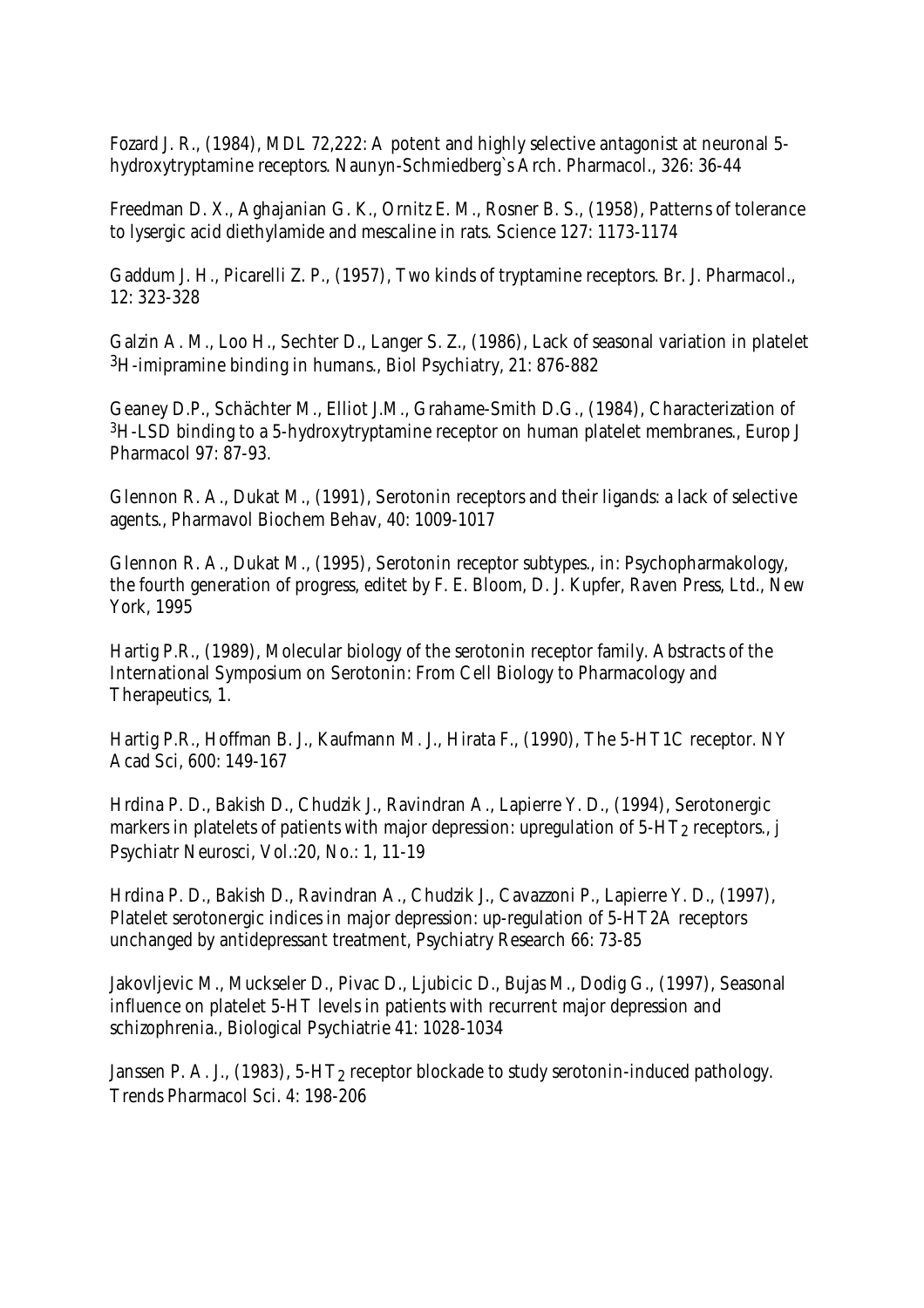Julius D., Huang K. N., Lirelli T. J., Axel R., Jessel T. M., (1990), The 5-HT2 receptor defines a family of structurally distinct but functionally conserved serotonin receptors. Proc Natl Acad Sci USA, 87: 928-932

Julius D., (1991), Molecular biology of serotonin receptors, Annu Rev Neurosci, 14: 335-360

Klompenhouwer JL, Fekkes D, van Hulst AM, et al. ,(1990), Seasonal variation in Binding of 3-H-paroxetin to blood platelets in healthy volunteers: Indikation for gender difference. Biol Psychiatry 28:509-517

Koek W., Jackson A., Colpaert F. C., (1992), Behavioral pharmacology of antagonists at 5- HT2/5-HT1C receptors. Neurosci Biobehav Rev 16: 95-105

Kolassa N., Beller K. D., Sanders K. H., (1989), Evidence for the interaction of Urapidil with 5-HT1A receptors in the brain leading to a decrease in blood pressure, Am J Cardiol, 63: 36c-39c

Kopin I. J., (1964), Storage and metabolism of catecholamines: the role of monoamineoxidase, Pharmacol. Rev., 16: 179-191

Kursar J. D., Nelson D. L., Waiscott D. B., Cohen M. L., Baez M., (1992), Molecular cloning, functional expression, and pharmacological characterization of a novel serotonin receptor (5 hydroxytryptamine<sub>2F</sub>) from rat stomach fundus. Mol Pharmacol, 42: 549-557

Langer S. Z., Briley M. S., Raisman R., Henry J.-F., Morselli P. L., (1980), Specific 3Himipramine binding in human platelets. Naunyn Schmiedebergs Arch. Pharmacol. 313: 189- 194

Lehmann J., (1966), Mental disturbances followed by stupor in a patient with carcinoidosis. Acta Psychiat. Scand., 42: 153-161

Leysen J. E., Gommeren W., De Clerck F., (1983), Demonstration of  $S_2$ -receptor binding sites on cat blood platelets using 3H-Ketanserin., Eur J of Pharm, 88: 125-130

Leysen J. E., Van Gompel P., Gommeren W., Woestenborghs R., Janssen P. A. J., (1986), Down regulation of serotonin-S<sub>2</sub> receptor sites in rat brain by chronic treatment with serotonin-S<sub>2</sub>-antagonists: Ritanserin and setoperone. Psychopharmacology 88: 434-444

Leysen J. E., Janssen P. F. M., Niemegeers C. J. E., (1989), Rapid desensitization and down regulation of 5-HT<sub>2</sub>-rezeptors by DOM treatment. Eur J. Pharmacol. 163: 145-149

Leysen J. E., Gommeren W., Janssen P. A. J., (1991), Identifikation of non-serotonergic 3Hketanserin binding sites on human platelets and their role in serotonin release., Eur J of Pharm, 206: 39-45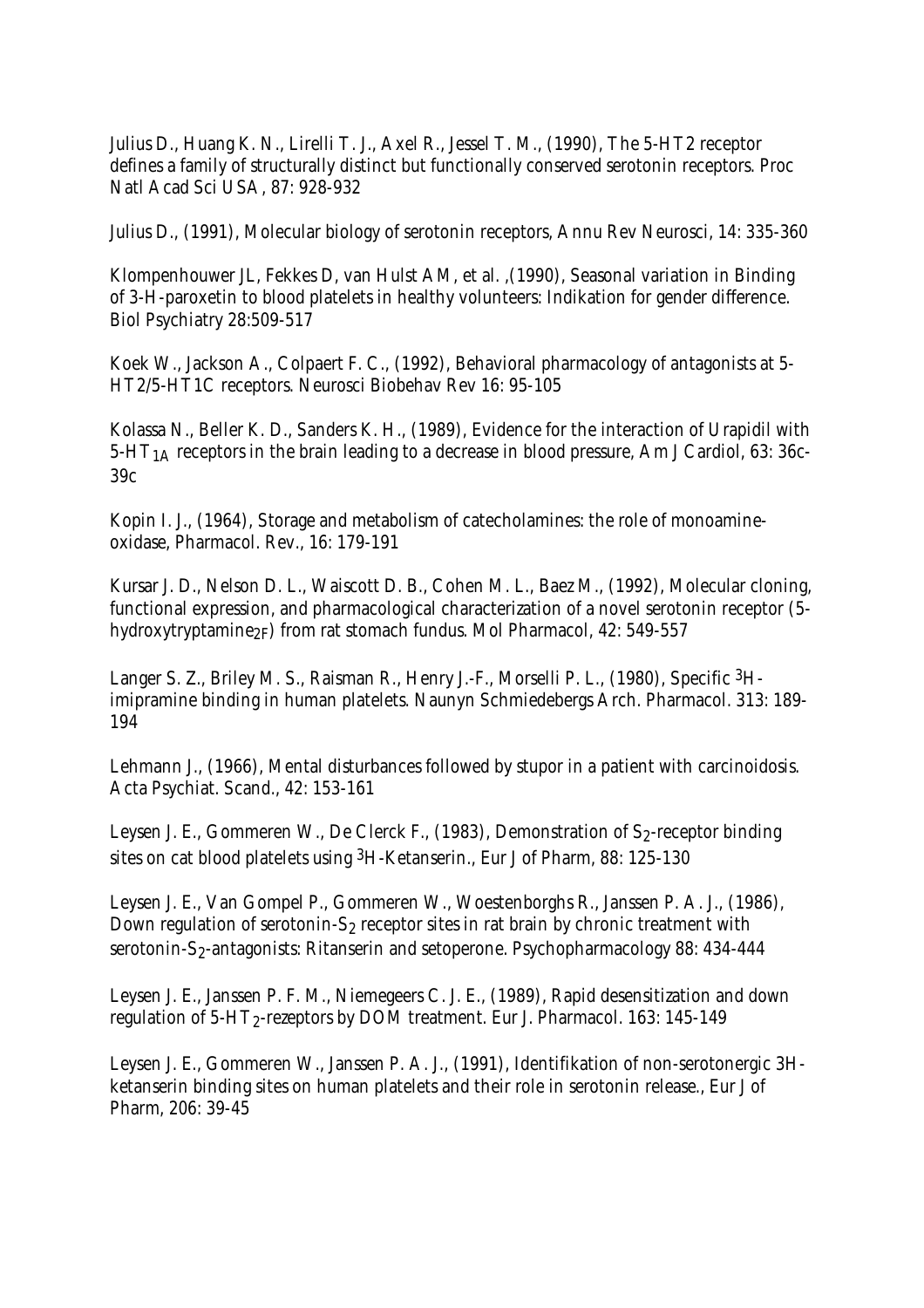Liu J., Chien Y., Kozak C. A., Yu L., (1991), The 5-HT2 serotonin receptor gene Htr-2 is tightly linked to Es-10 on mouse chromosome 14. Genomics; 11: 231-234

Loomer H. P.,Saunders J. C., Kline N. S., (1957), A clinical and pharmacodynamic evaluation of iproniazid as a psychik energizer., Psychiat. Res. Rep. Amer. Psychiat. Ass., 8: 129-132

Maes M., Scharpé S., D`Hondt P., Peeters D., Wauters A., Neels H., Verkerk R., (1996), Biochemical, metabolic and immune correlates of seasonal variation in violent suicide: a chronoepidemiologic study., Eur Psychiatrie, 11: 21-33

Malmgren R., Aberg-Wistedt A., Martensson B., (1989), Aberrant seasonal variations of platelet serotonin uptake in endogenous depression., Biological Psychiatrie, 25: 393-402

McBride P. A., Mann J. J., McEwen B., Biegon A., (1983), Characterization of serotonin binding sites on human Platelets. Life Sciences, 33: 2033-2041

McBride P. A., Mann J. J., Polley M. J., Wiley A. J., Sweeney J. A., (1987), Assessment of binding indices and physiological responsiveness of  $5-HT<sub>2</sub>$  receptor on human platelets, Life Sciences, 40: 1799-1809

McBride P. A., Brown R. P., DeMeo M., Kelip J., Mieczowski T., Mann J.J., (1994), The relationship of 5-HT2 receptor indices to major depressive disorder, personality traits, and suicidal behavior. Biol. Psychiatr 35:295-308

Mellerup E. T., Plenge P., Engelstoft M., (1983), High affinity binding of <sup>3</sup>H-paroxetine and 3H-imipramine to human platelet membranes. Eur J. Pharmacol., 96: 303-309

Meltzer H. Y., Lowy M. T., (1987), The serotonin hypothesis of depression, In: "Psychopharmacology", edited by H. Y. Meltzer, Raven Press, New York, (1987)

Meltzer H. Y., Arora R. C., Baber R., Tricou B. J., (1987), Serotonin uptake in blood platelets of psychiatric patients., Arch. Gen. Psychiatry, 30: 1322-1326

Meltzer H.Y., (1989), Seretonergic dysfunction in depression. Br. J. Psychiatry 155 (suppl 8): 25-31

Meltzer H. Y., Arora R. C., (1991), Platelet serotonin studies in affective disorders: evidence for a serotonergic abnormality?, in: 5-Hydroxytryptamine in psychiatry, a spectrum of ideas. edited by M. Sandler, S Coppen, S. Harnett, Oxford University Press, (1991), 6: 50-89

Mikuni M., Kagaya A., Takahashi K., Meltzer H. Y., (1992), Serotonin but not norepinephrine-induced calzium mobilization of platelets is enhanced in affective disorders. Psychopharmacology, 106: 311-314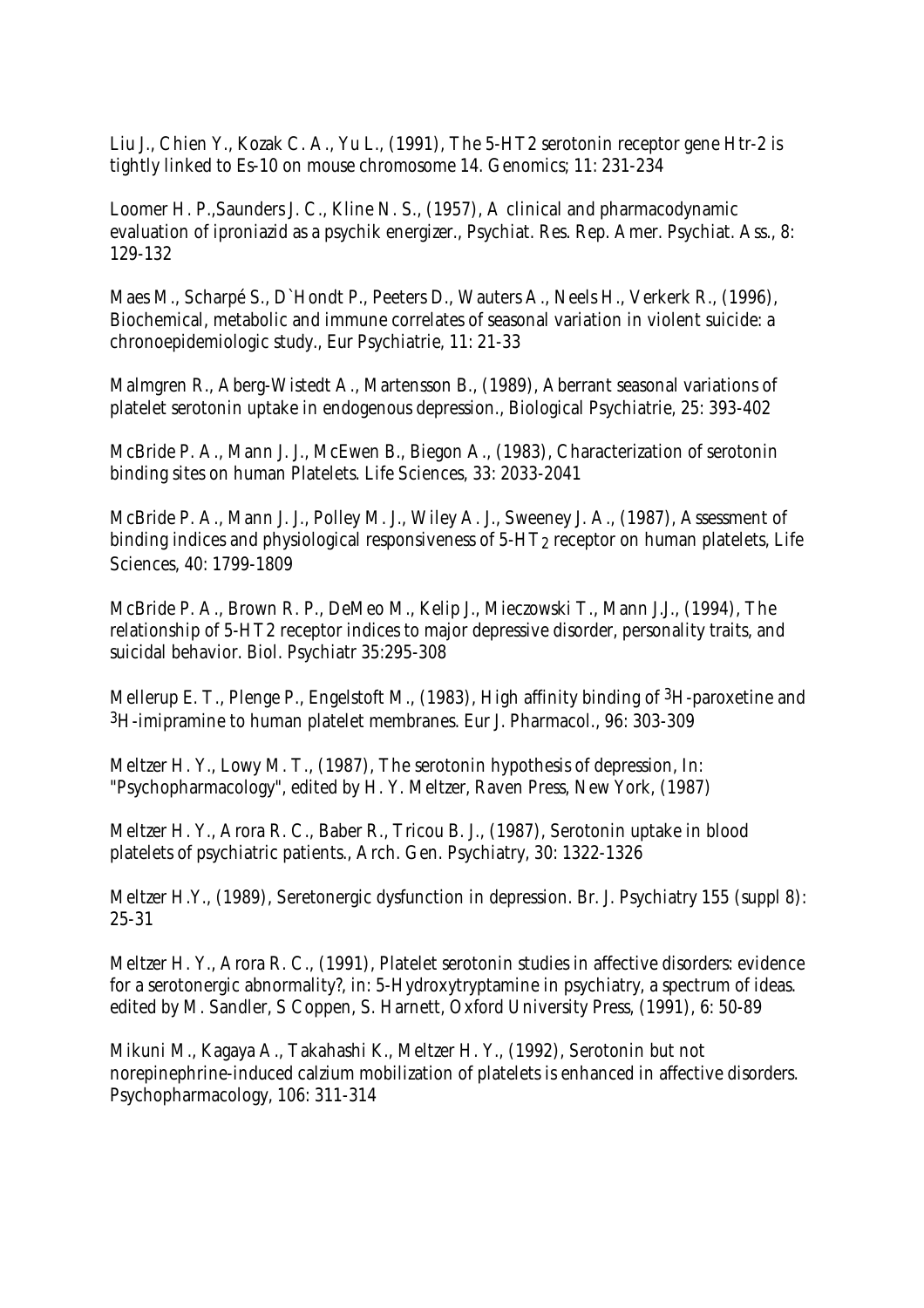Müller Oerlinghausen B., Schley J., Thies-Flechtner K., Uebelhack R., Franke E., Müller B., (1996), 5-HT2-Rezeptorbindung an gesunden Versuchspersonen und depressiven Patienten., in: Aktuelle Perspektiven der Biologischen Psychiatrie, Hrsg.: H. J. Möller, F. Müller-Spahn, G. Kurtz, Springer Verlag, S.: 169-171

Nishizuka Y., (1984), Turnover of inositol phospholipids and signal transduction. Science 225, 1365

Northoff G. (Hrsg.), (1997a), Neuropsychiatrie und Neurophilosophie, Verlag: Schöningh, S.: 13-14

Northoff G. (Hrsg.), (1997b), Neuropsychiatrie und Neurophilosophie, Verlag: Schöningh,  $S: 15$ 

Oates J. A., (1986), The carcinoid syndrome. New. Engl. J. Med., 315: 702-704

Ostrowitzki S., Rao M. L., (1991), Korrelation der 5-HT2-Rezeptorcharakteristika im frontalen Cortex und auf Thrombozyten-Eine intraindividuelle Studie,.Poster zum 17. AGNP Treffen in Nürnberg, 2.10.-5.10. 1991

Pandey G. M., Pandey S. C., Davis J. M., (1991), Interaction of antidepressants with phosphoinositide turnover in rat brain and human platelets., Biological Psychiatrie, Vol. 1, G. Racagni et al., editors.

Pauwels P. J., Van Gompel P., De Chaffoy de Courselles D., Leysen J. E., (1988), Agonistinduced desensitization of 5-HT<sub>2</sub> receptors on cultured calf aortic smooth muscle cells. Neurochem. Int. 12 409-414

Pazos a., Hoyer D., Palacios J. M., (1984),Binding of serotonergic ligands to the porcine choroid plexus: Characterization of a new type of 5-HT recognition site. Eur J. Pharmacol. 106: 539-546

Pazos A., Cortes R., Palacios J. M., (1985), Quantitative autoradiographic mapping of serotonin receptors in the rat brain. II. Serotonin-2 receptors. Brain Res. 346: 231-249

Peroutka S. J., Snyder S.H., (1979), Multiple serotonin receptors: Differential binding of (3H)-5-hydroxytryptamine, (3H)-LSD, (3H)-spiroperidol, Mol. Pharmacol. 16, 687-699

Peroutka S. J., Snyder S. H., (1980), Regulation of serotonin2 (5-HT2) receptors labeled with 3HSpiroperidol by treatment with the antidepressant amitriptyline. J. Pharmacol. Exp. Ther. 215: 583

Peroutka S J., (1987), Serotonin Receptors, in: Psychopharmakology, The Third Generation of Progress, editet by Herbert Y. Meltzer, Raven Press, Ltd., New York, 1987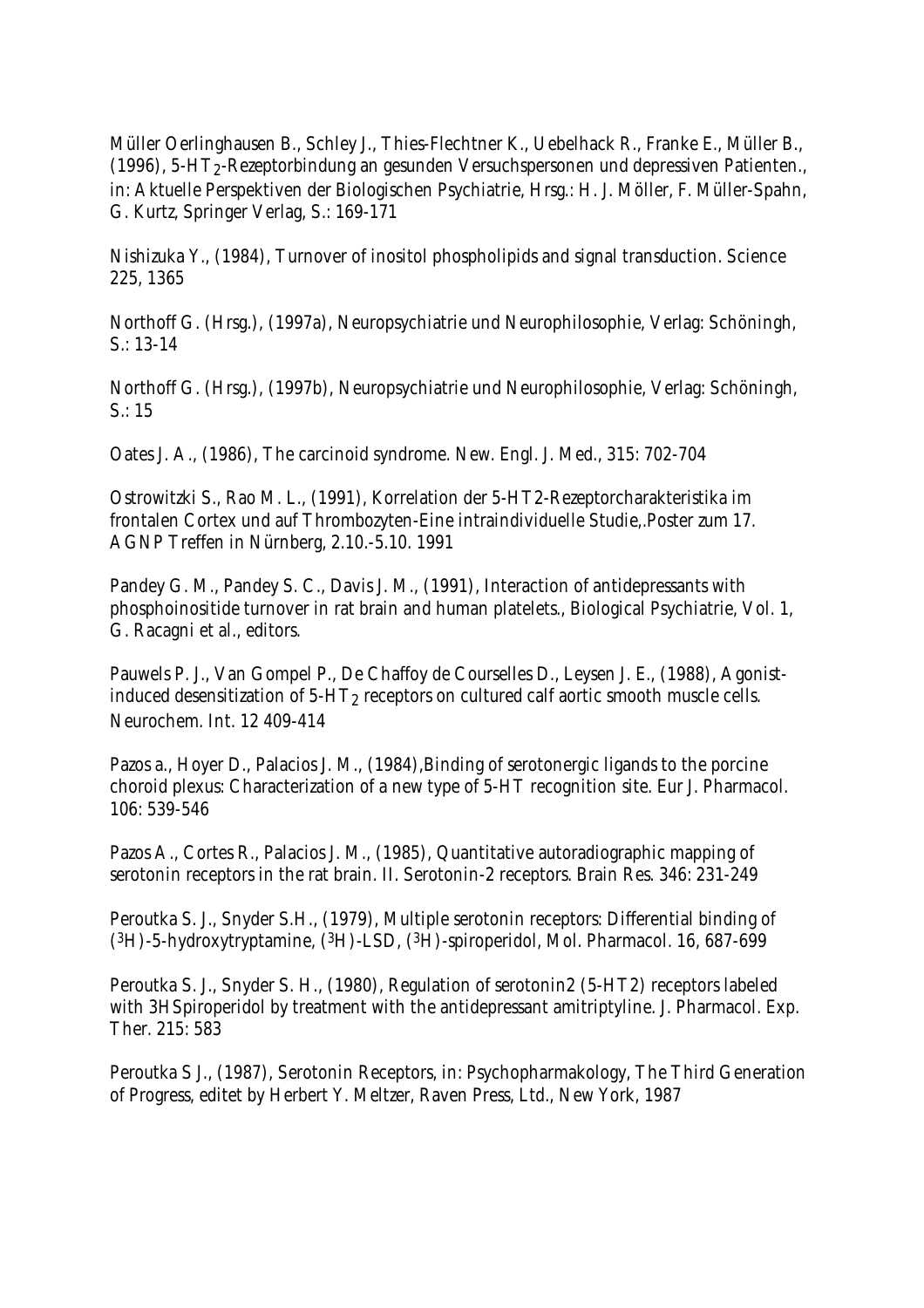Peters J. R., Elliot J. N., Grahame-Smith D. G., (1979), Effekt of oral contraceptives as platelet noradrenaline and 5-hydroxytryptonine receptors and aggregation., Lancet, II: 933- 936

Pierce J., Suelter C.H., (1977), An evaluation of the Coomassie Brillant Blue G-250 dyebinding method for quantitative protein determination. Anal. Biochem , 81, 478-480

Pletscher A., (1968), Metabolism, transfer and storage of 5-HT in blood platelets., British Journal of Pharmacology, 32: 1-16

Pletscher A., (1991), Platelets as peripheral models for neuropsychiatrie: A brief review., Biological Psychiatrie, Volume 2, Racahni et al., editors.

Pritchett D. B., Bach A. W. J., Wozny M., Taleb O.,Dal Toso R., Shih J. C., Seeburg P. H., (1988), Structure and functional expression of cloned rat serotonin 5-HT-2 receptor. EMBO J, 7: 4135-4140

Quadbeck M., Lehmann E., Tegeler J., (1984), Comparison of the antidepressant action of tryptophan, tryptophan/5-hydroxytryptophan combination and nomifensine., Neuropsychobiologie, 11: 111-115

Ramon y Cayal S., (1911), Histologie du système nerveux de l`homme et des vertèbres., France: A Malone

Rapport M. M., Green A. A., Page I. H., (1948), J. Biol. Chem., 176: 1243-1251

Repke H., Liebmann C., (1987), Membranrezeptoren und ihre Effektorsysteme, VCH,

Rosier A., Dupont P., Peuskens J., Bormans G., Vandenberghe R., Maes M., De Groot T., Schiepers C., Verbruggen A., Mortelmans L., (1996), Visualisation of loss of  $5-HT<sub>2</sub>A$ receptors with age in healthy volunteers using 18Faltanserin and positron emission tomographic imaging, Psychiatrie Research: Neuroimaging Section 68, 11-22

Ross S. B., Jansa S., Wetterberg L., Fyro B., Hellner B., (1976), Decreased blood level of 5 hydroxytryptamine by inhibitors the membranal 5-hydroxytryptamineuptake. Life Sci 19: 205-210

Roth B. L., Ciaranello R. D., Meltzer H. Y., (1992), Binding of typical and atypical antipsychotic agents to transiently expressed 5-HT1C-rezeptors. J Pharmacol Exp Ther, 260: 1361-1365

Saltzman A. G., Morse B., Whitman M. M., Ivanshchenko Y., Jaye M., Felder S., (1991). Cloning of the human serotonin 5-HT2 and 5-HT1C receptor subtypes. Biochem Biophys Res Commun; 181:1469-1478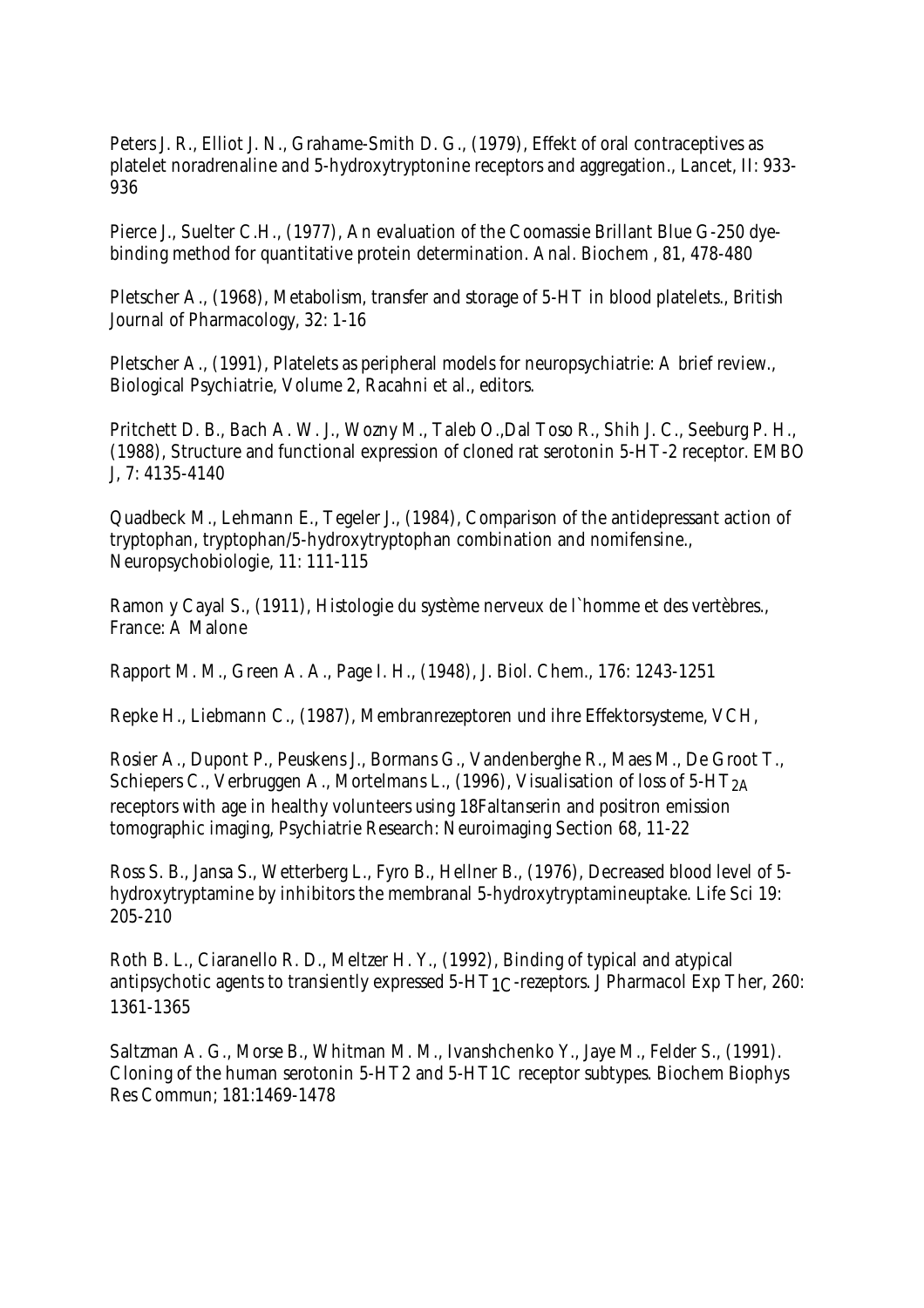Sanders-Bush E., Tsutsumi M., Burris K. D., (19901), Serotonin Receptors and Phosphatidylinositol Turnover, in: The Neuropharmacology of Serotonin, Editors: Whitaker-Azmitia P. M., Peroutka S. J., 1990, Annals of the New York Academy of Sciences, Volume 600

Sanders-Bush E., Breeding M., (1990<sup>2</sup>), Ritanserin and other putative selective 5HT-2 antagonists block serotonin 5HT-1C receptors in the choroid plexus. J. Pharmacol. Exp. Ther. 247: 169-173

Sanders-Bush E., Canton H., (1995), Serotonin Receptors Signal Transduction Pathways. in: Psychopharmacology: The Fourth Generation of Progress. editet by Floyd E. Bloom and David Kupfer. Raven Press, Ltd. New York 1995

Scatchard G., (1949), The attractions of proteins for small molecules and ions., Am. NY. Acad. Sci., 51: 660-672

Schildkraut J. J., (1965), The catecholamin hypothesis of affective disorders: a review of the supporting evidence. , Amer. J. Psychiat., 122: 509-522

Sharpley A. L., Gregory C. A., Solomon R. A., Cowen P. J., (1990), Slow wave sleep and 5- HT2 receptor sensitivity during maintenance tricyclic antidepressant treatment., J Affect Disord, 19: 273-277

Segawa T., Kuruma I., (1968), The influence of drugs on the uptake of 5-hydroxytryptamine by nerve ending particles of rabbit brainstem., J. Pharm. Pharmacol, 20: 320-322

Shih J. C., Yang W., Chen K., Gallaher T., (1990), Molecular biology of serotonin (5-HT) receptors, Pharmacol Biochem Behav, 40: 1053-1058

Shopsin B., Gershorn S., Goldstein M., Friedman M., Wilk S., (1975), Use of synthesis inhibitors in defining a role for biogenic amines during imipramine treatment in depressed patients., Psychopharmacol. Commun. 1: 239-249

Shopsin B., Friedman E., Gershon S., (1976), Parachlorophenylalanine reversal of tranylcypromine effects in depressed patients., Arch Gen Psychiat. 33: 811-819

Sjoerdsma A., Lovenberg W., Engelman K. Carpenter W.T., Wyatt R.J., Gessa G.L., (1970), Serotonin now: Clinical implications of inhibiting its synthesis with parachlorophenylalanine., Ann. Int. Med. 73: 607-629.

Smith P.K., Krohn R.I., Hermanson G.T., Mallia A.K., Gartner F.H., Provenzano M.D., Fujimoto E.K., Goeke N.M., Olson B.J., Klenk D.C., (1985), Measurment of protein using Bicinchinonic Acid, Anal. Biochem., 150, 76-85

Sneddon J. M., (1973), Blood platelets as a model for monoamine containing neurons., Progress in Neurobiology, 1: 151-198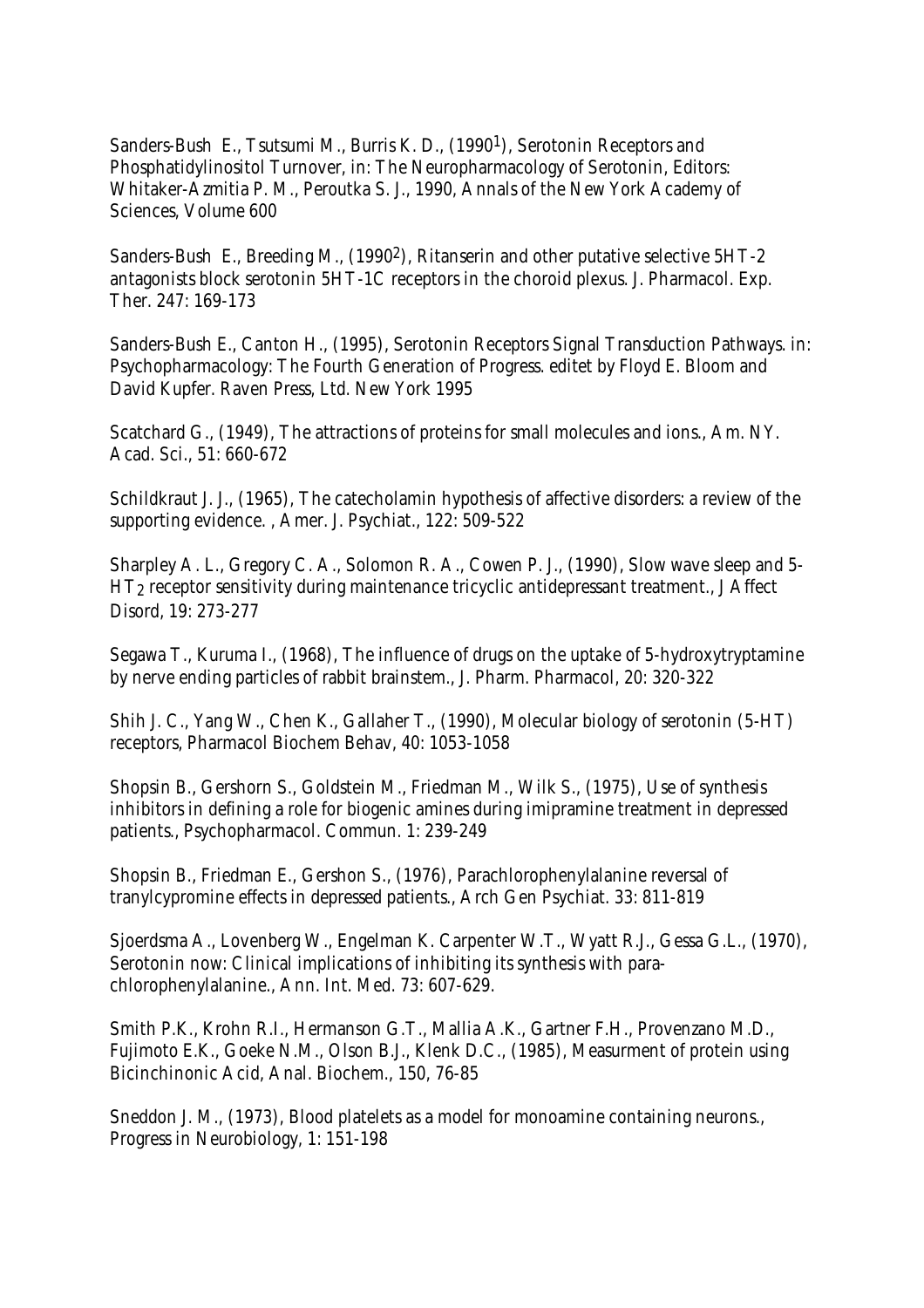Snyder S. H., (1978), In: Neurotransmitter Receptor Binding, editet by H. I. Yamamura, S. J. Enna, M. J. Kuhar, pp. 1-12, Raven Press, New York

Soria P. R., Vallejo J., Oros M., Menchon J. M., Cortadellas T., Navarro M. A., Urretavizcaya M., (1996), Seasonal variability in blood platelet 3H-imipramine binding in healthy controls: age and gender., Biol Psychiatry, 40: 981-985

Spigset O., Mjörndal T., (1997), Serotonin 5-HT2A Receptor binding in platelets from healthy subjects as studied by 3H-LSD: intra- and interindividual variability, Neuropsychopharmacology, Vol. 16, No 4, 285-293

Stahl S.M., (1977), The human platelet: a diagnostik and research tool for the study of biogenic amines in psychiatric and neurologic disorder., Archives of GeneralPsychiatry, 34: 509-516

Staner L., Kampenaers C., Simonnet M.-P., Fransolet L., Mendlewicz J., (1992), 5-HT2 receptor antagonism and slow-wave sleep in major depression., Acta Psychiatr Scand, 86: 133-137

Steckler T., Rüggeberg-Schmidt K., Müller-Oerlinghausen B., (1993), Human platelet 5- HT2-receptor binding sites re-evaluated: a criticism of current techniques., J Neural Transm (Gen Sect) 92: 11-24

Swade C., Coppen A., (1980), Seasonal variations in biochemicl factors related to depressive illness., Journal of Affective Disorders, 2: 249-255

Trulson M. E., Jacobs B. L., (1977), Usefulness of an animal behavioral model in studying the duration of action of LSD and the onset and duration of tolerance to LSD in the cat. Brain Res. 132: 315-326

Tuomisto J., Tukiainen E., (1976), Decreased uptake of 5-hydroxytryptamine in blood platelets from depressed patients., Nature, 262: 596-598

Twarog B. M., Page I. H., (1953), Am. J. Psychiatrie, 175: 157-161

Twist E. C., Mitchell S., Brazell C., Stahl S. M., Campbell I. C., (1990), 5-HT2 receptor changes in rat cortex and platelets following chronic ritanserin and clorgyline administration., Biochemical Pharmacology, Vol. 39, No. 1: 161-166

Udenfried S.,Titus E., Weisbach H., (1955), Identifikation of 5-hydroxy-3-indoleacetic acid in normal urine and method for its assay., J. Biol. Chem., 216: 499-505

Van Nueten J. M., Janssen P. A. J., Symoens J., Janssens W. J., Heykants F., De Clerck F., Leysen J. E., Van Cauteren H., VanHoutte P. M., (1988), Ketanserin. In: New Cardiovascular Drugs. A. Scriabine, Ed. New York: Raven Press, pp. 1-56